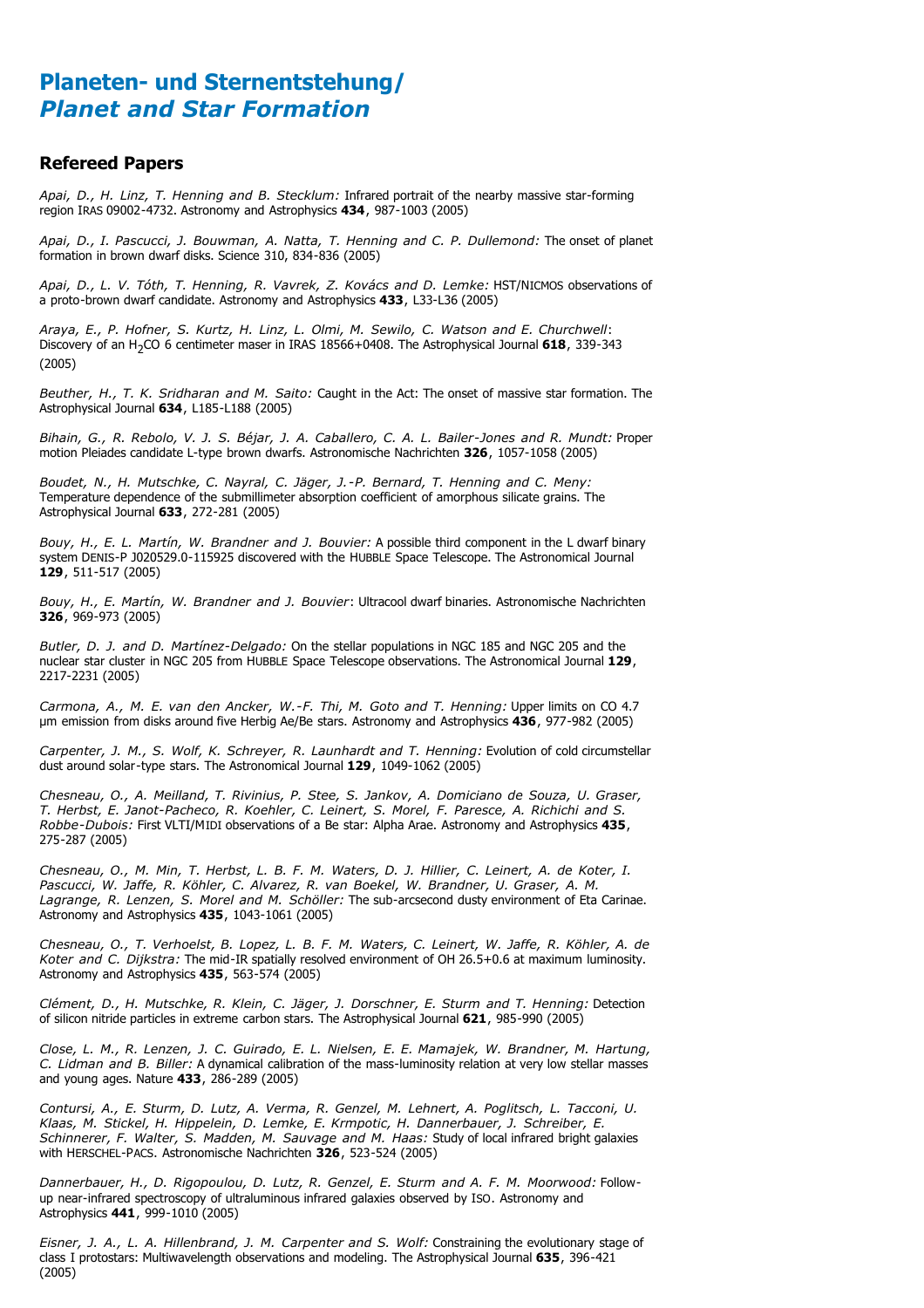*Fernández, M. and F. Comerón:* Mass loss at the lowest stellar masses. Astronomy and Astrophysics **440**, 1119-1126 (2005)

*Garavini, G., G. Aldering, A. Amadon, R. Amanullah, P. Astier, C. Balland, G. Blanc, A. Conley, T. Dahlén, S. E. Deustua, R. Ellis, S. Fabbro, V. Fadeyev, X. Fan, G. Folatelli, B. Frye, E. L. Gates, R. Gibbons, G. Goldhaber, B. Goldman, A. Goobar, D. E. Groom, J. Haissinski, D. Hardin, I. Hook, D. A. Howell, S. Kent, A. G. Kim, R. A. Knop, M. Kowalski, N. Kuznetsova, B. C. Lee, C. Lidman, J. Mendez, G. J. Miller, M. Moniez, M. Mouchet, A. Mourão, H. Newberg, S. Nobili, P. E. Nugent, R. Pain, O. Perdereau, S. Perlmutter, R. Quimby, N. Regnault, J. Rich, G. T. Richards, P. Ruiz-Lapuente, B. E. Schaefer, K. Schahmaneche, E. Smith, A. L. Spadafora, V. Stanishev, R. C. Thomas, N. A. Walton, L. Wang and W. M. Wood-Vasey:* Spectroscopic observations and analysis of the unusual type Ia SN 1999ac. The Astronomical Journal **130**, 2278-2292 (2005)

*Goldman, B.:* Ultra-cool dwarf variability. Astronomische Nachrichten **326**, 1059-1064 (2005)

*Gouliermis, D., W. Brandner and T. Henning:* The initial mass function toward the low-mass end in the Large Magellanic Cloud with HUBBLE Space Telescope WFPC2 observations. The Astrophysical Journal **623**, 846-859 (2005)

*Guenther, E. W., E. Covino, J. M. Alcalá, M. Esposito and R. Mundt:* BS Indi: An enigmatic object in the Tucana association. Astronomy and Astrophysics **433**, 629-634 (2005)

*Haas, M., R. Chini and U. Klaas: Exceptional H<sub>2</sub> emission in the Antennae galaxies: Pre-starburst shocks* from the galaxy collision. Astronomy and Astrophysics **433**, L17-L20 (2005)

*Hamilton, C. M., W. Herbst, F. J. Vrba, M. A. Ibrahimov, R. Mundt, C. A. L. Bailer-Jones, A. V. Filippenko, W. Li, V. J. S. Béjar, P. Ábrahám, M. Kun, A. Moór, J. Benko, S. Csizmadia, D. L. DePoy, R. W. Pogge and J. L. Marshall:* The disappearing act of KH 15D: Photometric results from 1995 to 2004. The Astronomical Journal **130**, 1896-1915 (2005)

*Herbst, W. and R. Mundt:* Rotational evolution of solar-like stars in clusters from pre-main sequence to main sequence: Empirical results. The Astrophysical Journal **633**, 967-985 (2005)

*Hollenbach, D., U. Gorti, M. Meyer, J. S. Kim, P. Morris, J. Najita, I. Pascucci, J. Carpenter, J. Rodmann, T. Brooke, L. Hillenbrand, E. Mamajek, D. Padgett, D. Soderblom, S. Wolf and J. Lunine:* Formation and evolution of planetary systems: Upper limits to the gas mass in HD 105. The Astrophysical Journal **631**, 1180-1190 (2005)

*Jimenez-Munt, I., D. Garcia-Castellanos and M. Fernandez:* Thin-sheet modelling of lithospheric deformation and surface mass transport. Tectonophysics **407**, 239-255 (2005)

*Johansen, A. and H. Klahr:* Dust diffusion in protoplanetary disks by magnetorotational turbulence. The Astrophysical Journal **634**, 1353-1371 (2005)

*Jørgensen, J. K., F. Lahuis, F. L. Schöier, E. F. van Dishoeck, G. A. Blake, A. C. A. Boogert, C. P. Dullemond, N. J. Evans, II, J. E. Kessler-Silacci and K. M. Pontoppidan:* Protostellar holes: Spitzer Space Telescope Observations of the protostellar binary IRAS 16293-2422. The Astrophysical Journal **631**, L77-L80 (2005)

*Kim, J. S., D. C. Hines, D. E. Backman, L. A. Hillenbrand, M. R. Meyer, J. Rodmann, A. Moro-Martín, J. M. Carpenter, M. D. Silverstone, J. Bouwman, E. E. Mamajek, S. Wolf, R. Malhotra, I. Pascucci, J. Najita, D. L. Padgett, T. Henning, T. Y. Brooke, M. Cohen, S. E. Strom, E. B. Stobie, C. W. Engelbracht, K. D. Gordon, K. Misselt, J. E. Morrison, J. Muzerolle and K. Y. L. Su:* Formation and evolution of planetary systems: Cold outer disks associated with sun-like stars. The Astrophysical Journal **632**, 659-669 (2005)

*Kiss, C., U. Klaas and D. Lemke:* Determination of confusion noise for far-infrared measurements. Astronomy and Astrophysics **430**, 343-353 (2005)

*Klahr, H. and D. N. C. Lin:* Dust distribution in gas disks. II. Self-induced ring formation through a clumping instability. The Astrophysical Journal **632**, 1113-1121 (2005)

*Klein, R., B. Posselt, K. Schreyer, J. Forbrich and T. Henning:* A millimeter continuum survey for massive protoclusters in the outer galaxy. The Astrophysical Journal Supplement Series **161**, 361-393 (2005)

*Krasnokutski, S., G. Rouillé and F. Huisken:* Electronic spectroscopy of anthracene molecules trapped in helium nanodroplets. Chemical Physics Letters **406**, 386-392 (2005)

*Krause, O., G. H. Rieke, S. M. Birkmann, E. Le Floc'h, K. D. Gordon, E. Egami, J. Bieging, J. P. Hughes, E. T. Young, J. L. Hinz, S. P. Quanz and D. C. Hines:* Infrared echoes near the Supernova remnant Cassiopeia A. Science **308**, 1604-1606 (2005)

*Krmpotic, E., U. Klaas and D. Lemke:* Dust condensations and molecular clouds in interacting spirals. Astronomische Nachrichten **326**, 497-498 (2005)

*Lamm, M. H., R. Mundt, C. A. L. Bailer-Jones and W. Herbst:* Rotational evolution of low mass stars: The case of NGC 2264. Astronomy and Astrophysics **430**, 1005-1026 (2005)

*Lehtinen, K., K. Mattila and D. Lemke:* A cold globule with a class 0/I embedded source. Astronomy and Astrophysics **437**, 159-168 (2005)

*Linz, H., B. Stecklum, T. Henning, P. Hofner and B. Brandl:* The G9.62+0.19-F hot molecular core.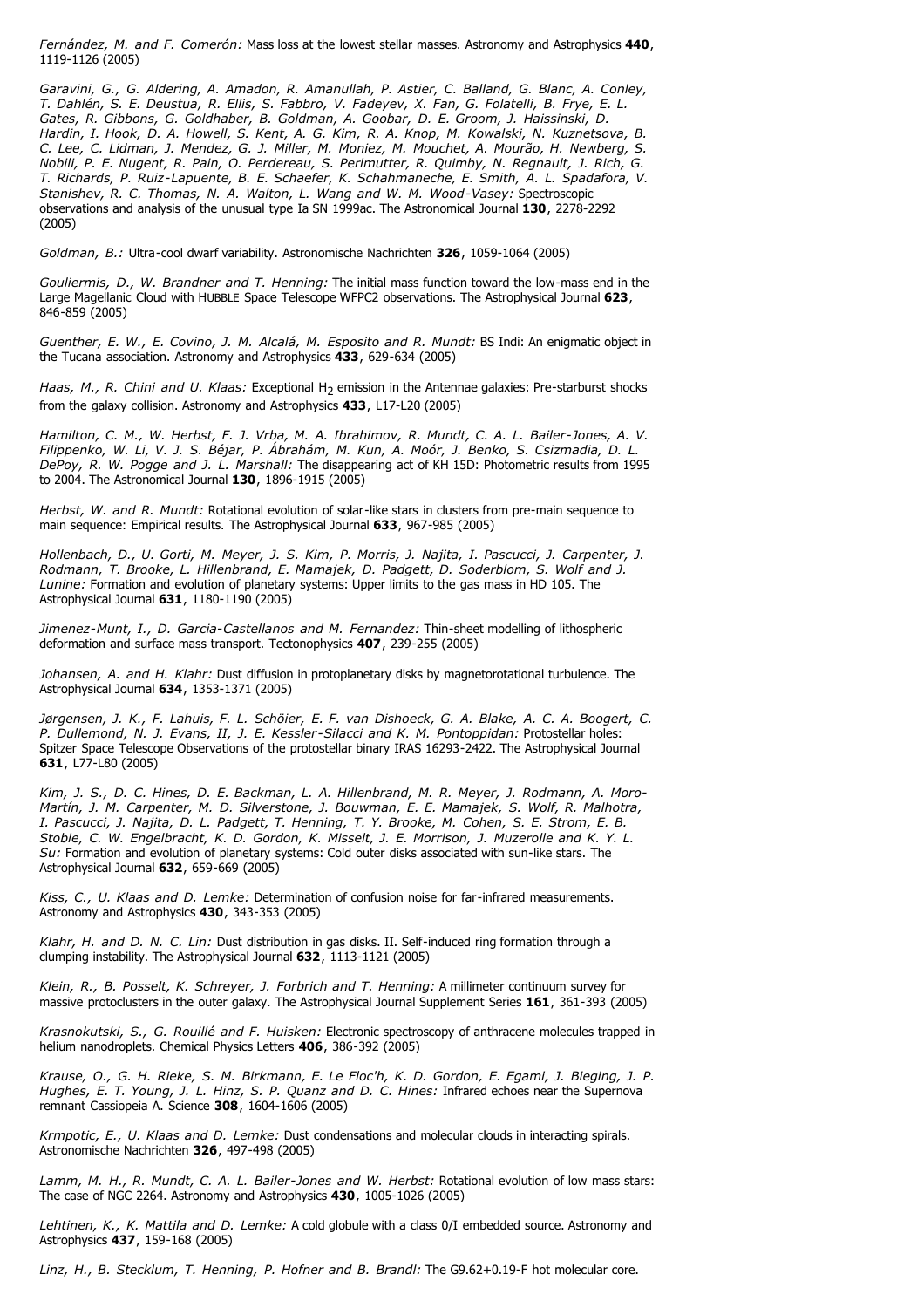The infrared view on very young massive stars. Astronomy and Astrophysics **429**, 903-921 (2005)

*López Martí, B., J. Eislöffel and R. Mundt:* Very low-mass members of the Lupus 3 cloud. Astronomy and Astrophysics **440**, 139-149 (2005)

*López Martí, B., J. Eislöffel and R. Mundt:* The very low-mass population of the Corona Australis and Chamaeleon II star forming regions. Astronomy and Astrophysics **444**, 175-186 (2005)

*Masciadri, E., R. Mundt, T. Henning, C. Alvarez and D. Barrado y Navascués:* A search for hot massive extrasolar planets around nearby young stars with the adaptive optics system NACO. The Astrophysical Journal **625**, 1004-1018 (2005)

*Metchev, S. A., J. A. Eisner, L. A. Hillenbrand and S. Wolf:* Adaptive optics imaging of the AU Microscopii circumstellar disk: Evidence for dynamical evolution. The Astrophysical Journal **622**, 451-462 (2005)

*Moro-Martín, A., S. Wolf and R. Malhotra:* Signatures of planets in spatially unresolved debris disks. The Astrophysical Journal **621**, 1079-1097 (2005)

*Nielsen, E. L., L. M. Close, J. C. Guirado, B. A. Biller, R. Lenzen, W. Brandner, M. Hartung and C. Lidman*: AB Doradus C: age, spectral type, orbit, and comparison to evolutionary models. Astronomische Nachrichten **326**, 1033-1039 (2005)

*Ohnaka, K., J. Bergeat, T. Driebe, U. Graser, K.-H. Hofmann, R. Köhler, C. Leinert, B. Lopez, F. Malbet, S. Morel, F. Paresce, G. Perrin, T. Preibisch, A. Richichi, D. Schertl, M. Schöller, H. Sol, G. Weigelt and M. Wittkowski:* Mid-infrared interferometry of the Mira variable RR Sco with the VLTI MIDI instrument. Astronomy and Astrophysics **429**, 1057-1067 (2005)

*Pantin, E., J. Bouwman and P. O. Lagage: An emission ring at 20.5 µm around the HAEBE star AB* Aurigæ: Unveiling the disk structure. Astronomy and Astrophysics **437**, 525-530 (2005)

*Pfalzner, S., S. Umbreit and T. Henning:* Disk-disk encounters between low-mass protoplanetary accretion disks. The Astrophysical Journal **629**, 526-534 (2005)

*Poindexter, S., C. Afonso, D. P. Bennett, J.-F. Glicenstein, A. Gould, M. K. Szymanski and A. Udalski:* Systematic analysis of 22 microlensing parallax candidates. The Astrophysical Journal **633**, 914-930 (2005)

*Ratzka, T., R. Köhler and C. Leinert: A multiplicity survey of the p Ophiuchi molecular clouds. Astronomy* and Astrophysics **437**, 611-626 (2005)

Rawlings, M. G., M. Juvela, K. Mattila, K. Lehtinen and D. Lemke: ISO observations of 3-200 µm emission by three dust populations in an isolated local translucent cloud. Monthly Notices of the Royal Astronomical Society **356**, 810-828 (2005)

*Schartmann, M., K. Meisenheimer, M. Camenzind, S. Wolf and T. Henning:* Towards a physical model of dust tori in Active Galactic Nuclei. Radiative transfer calculations for a hydrostatic torus model. Astronomy and Astrophysics **437**, 861-881 (2005)

*Schütz, O., G. Meeus and M. F. Sterzik:* Mid-IR observations of circumstellar disks. II. Vega-type stars and a post-main sequence object. Astronomy and Astrophysics **431**, 175-182 (2005)

*Schütz, O., G. Meeus and M. F. Sterzik:* Mid-IR observations of circumstellar disks. I. Pre-main sequence objects. Astronomy and Astrophysics **431**, 165-174 (2005)

*Semenov, D., Y. Pavlyuchenkov, K. Schreyer, T. Henning, C. Dullemond and A. Bacmann:* Millimeter observations and modeling of the AB Aurigae system. The Astrophysical Journal **621**, 853-874 (2005)

*Semenov, D. V., E. Nippolainen and A. A. Kamshilin:* Fast distance measurements by use of dynamic speckles. Optics Letters **30**, 248-250 (2005)

*Setiawan, J., J. Rodmann, L. da Silva, A. P. Hatzes, L. Pasquini, O. von der Lühe, J. R. de Medeiros, M. P. Döllinger and L. Girardi:* A substellar companion around the intermediate-mass giant star HD 11977. Astronomy and Astrophysics **437**, L31-L34 (2005)

*Shkolnik, E., G. A. H. Walker, D. A. Bohlender, P.-G. Gu and M. Kürster:* Hot Jupiters and hot spots: The short- and long-term chromospheric activity on stars with giant planets. The Astrophysical Journal **622**, 1075-1090 (2005)

*Sridharan, T. K., H. Beuther, M. Saito, F. Wyrowski and P. Schilke:* High-mass starless cores. The Astrophysical Journal **634**, L57-L60 (2005)

*Stauffer, J. R., L. M. Rebull, J. Carpenter, L. Hillenbrand, D. Backman, M. Meyer, J. S. Kim, M. Silverstone, E. Young, D. C. Hines, D. R. Soderblom, E. Mamajek, P. Morris, J. Bouwman and S. E. Strom:* SPITZER Space Telescope observations of G dwarfs in the Pleiades: Circumstellar debris disks at 100 Myr age. The Astronomical Journal **130**, 1834-1844 (2005)

*Stegmaier, J. M., D. Lemke, U. Groezinger and S. M. Birkmann:* Characterization of high- and lowstressed Ge:Ga array cameras for HERSCHEL's PACS instrument. Astronomische Nachrichten **326**, 586-587 (2005)

*Steinacker, J., A. Bacmann, T. Henning, R. Klessen and M. Stickel:* 3D continuum radiative transfer in complex dust configurations. II. 3D structure of the dense molecular cloud core  $\rho$  Oph D. Astronomy and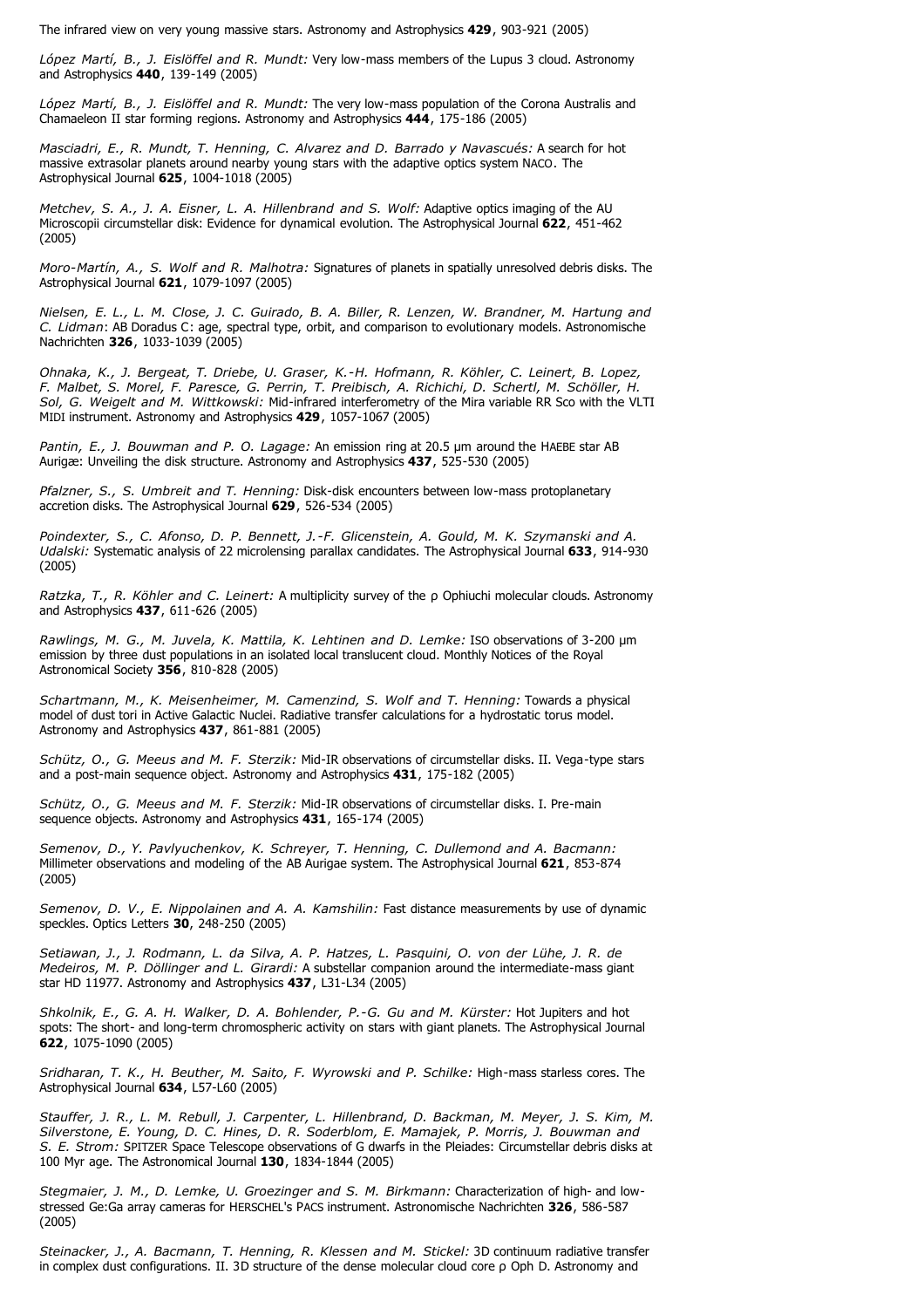Astrophysics **434**, 167-180 (2005)

*Stickel, M., D. Barnes and O. Krause:* Extended very cold dust in the interacting HI ring galaxy pair NGC 2293 / 2292. Astronomy and Astrophysics **443**, 373-381 (2005)

*Stolte, A., W. Brandner, E. K. Grebel, R. Lenzen and A.-M. Lagrange:* The Arches cluster: Evidence for a truncated mass function? The Astrophysical Journal **628**, L113-L117 (2005)

*Umbreit, S., A. Burkert, T. Henning, S. Mikkola and R. Spurzem:* The decay of accreting triple systems as brown dwarf formation scenario. The Astrophysical Journal **623**, 940-951 (2005)

*van Boekel, R., C. P. Dullemond and C. Dominik:* Flaring and self-shadowed disks around Herbig Ae stars: simulations for 10 µm interferometers. Astronomy and Astrophysics 441, 563-571 (2005)

*van Boekel, R., M. Min, L. B. F. M. Waters, A. de Koter, C. Dominik, M. E. van den Ancker and J. Bouwman:* A 10 µm spectroscopic survey of Herbig Ae star disks: Grain growth and crystallization. Astronomy and Astrophysics **437**, 189-208 (2005)

*Verma, A., V. Charmandaris, U. Klaas, D. Lutz and M. Haas:* Obscured activity: AGN, quasars, starbursts and ULIGs observed by the Infrared Space Observatory. Space Science Reviews **119**, 355-407 (2005)

*Voigt, F., R. Brüggemann, T. Unold, F. Huisken and G. H. Bauer:* Porous thin films grown from sizeselected silicon nanocrystals. Materials Science and Engineering: C **25**, 549-866 (2005)

*Voshchinnikov, N. V., V. B. Il'in and T. Henning:* Modelling the optical properties of composite and porous interstellar grains. Astronomy and Astrophysics **429**, 371-381 (2005)

*Wang, H., B. Stecklum and T. Henning:* New Herbig-Haro objects in the L1617 and L1646 dark clouds. Astronomy and Astrophysics **437**, 169-175 (2005)

*Willemsen, P. G., M. Hilker, A. Kayser and C. A. L. Bailer-Jones:* Analysis of medium resolution spectra by automated methods - Application to M 55 and omega Centauri. Astronomy and Astrophysics **436**, 379-390 (2005)

*Wolf, S. and G. D'Angelo:* On the observability of giant protoplanets in circumstellar disks. The Astrophysical Journal **619**, 1114-1122 (2005)

*Wolf, S. and L. A. Hillenbrand:* Debris disk radiative transfer simulation tool (DDS). Computer Physics Communications **171**, 208-218 (2005)

*Wünsch, R., H. Klahr and M. Rózyczka:* Two-dimensional models of layered protoplanetary discs - I. The ring instability. Monthly Notices of the Royal Astronomical Society **362**, 361-368 (2005)

*Ziad, A., R. Gredel, J. Aceituno, J. Borgnino, F. Hoyo, A. Irbah, F. Martin, U. Thiele and S. Pedraz:* A site-testing campaign at the Calar Alto Observatory with GSM and DIMM instruments. Monthly Notices of the Royal Astronomical Society **362**, 455-459 (2005)

Verantwortlich / *Responsible:* Axel M. Quetz Letzte Änderung / *Last updated:* 05. April 2006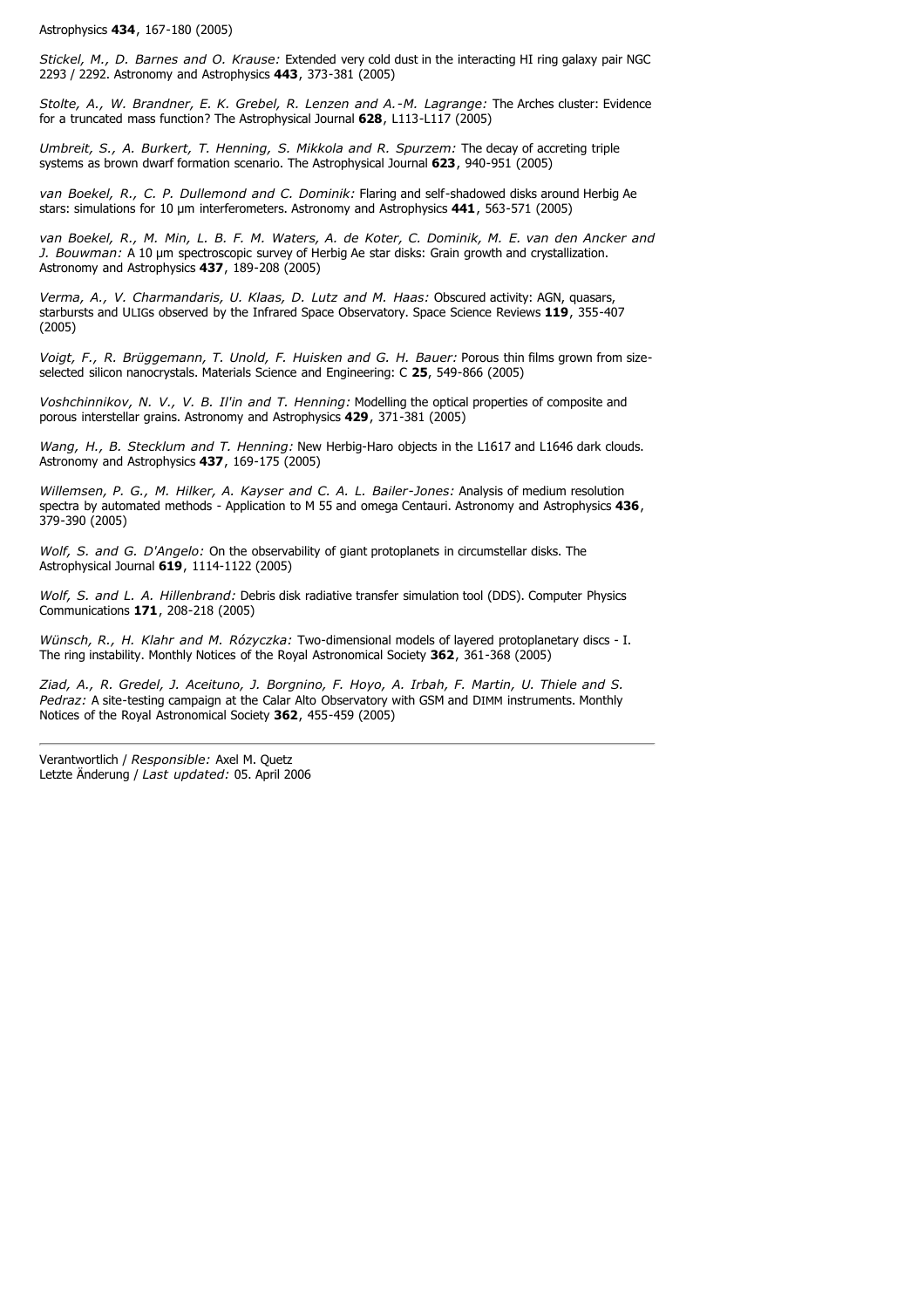# **Veröffentlichungen /** *Publications 2005*

### **Conference Proceedings & Books:**

*Brandner, W. and M. E. Kasper (Eds.):* Science with Adaptive Optics. ESO Astrophysics Symposia. Springer, Berlin 2005, 387p

Verantwortlich / *Responsible:* Axel M. Quetz Letzte Änderung / *Last updated:* 24. März 2006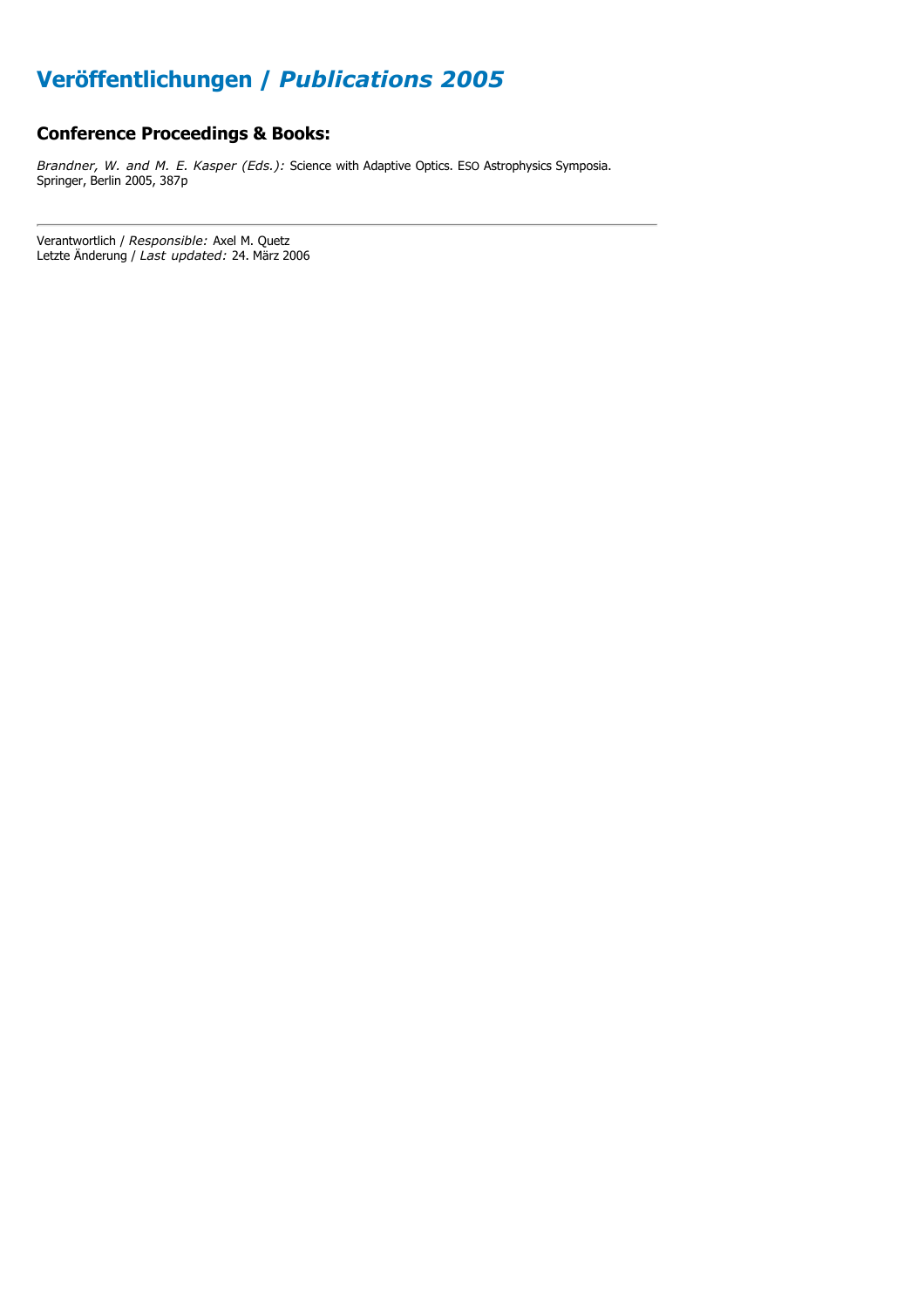## **Planeten- und Sternentstehung/** *Planet and Star Formation*

#### **Contributed Papers**

*Bailer-Jones, C. A. L.*: Design of the Gaia Photometric Systems for stellar parametrization using a population-based optimizer. In: The Three-Dimensional Universe with Gaia, (Eds.) C. Turon, K. S. O'Flaherty, M. A. C. Perryman. ESA SP- **576**, ESA, 421-425 (2005)

*Bailer-Jones, C. A. L.*: Object classification and the determination of stellar parameters. In: The Three-Dimensional Universe with Gaia, (Eds.) C. Turon, K. S. O'Flaherty, M. A. C. Perryman. ESA SP- **576**, ESA, 393-400 (2005)

*Birkle, K., M. Busch, F. Hormuth and M. Kretlow*: Minor Planet Observations. In: Minor Planet Observations, **5435**, (2005)

*Birkle, K., F. Lahulla, J. Garcia, M. Busch, F. Hormuth and M. Kretlow*: Minor Planet Observations [493 Calar Alto]. Minor Planet Circulars **5497**, (2005)

*Bouy, H. and W. Brandner*: High angular resolution observations of binary brown dwarfs. In: Science with Adaptive Optics, (Eds.) W. Brandner, M. E. Kasper. ESO Astrophysics Symposia Springer, 174-176 (2005)

*Chesneau, O., M. Min, T. Herbst, L. B. F. M. Waters, C. Leinert and D. J. Hillier*: The subarcsecond dusty environment of Eta Carinae. In: The Fate of the Most Massive Stars, (Eds.) R. Humphreys, K. Stanek. ASP Conf. Ser. **332**, ASP, 165 (2005)

*Chesneau, O., L. B. F. M. Waters, C. Leinert, P. Stee, A. Meilland, R. van Boekel and M. Min*: The Mid-IR interferometer VLTI/MIDI and the study of hot star disks. In: The Nature and Evolution of Disks Around Hot Stars, (Eds.) R. Ignace, K. Gayley. ASP Conf. Ser. **337**, ASP, 225-230 (2005)

*Close, L. M., R. Lenzen, B. Biller, W. Brandner and M. Hartung*: Selected examples of solar and extra-solar planetary science with AO. In: Science with Adaptive Optics, (Eds.) W. Brandner, M. E. Kasper. ESO Astrophysics Symposia Springer, 136-1145 (2005)

*Correia, S., T. Ratzka, M. Sterzik and H. Zinnecker*: A VLT/NACO survey for triple systems among visual pre-main-sequence binaries. In: Science with Adaptive Optics, (Eds.) W. Brandner, M. E. Kasper. ESO Astrophysics Symposia Springer, 183-188 (2005)

*Dannerbauer, H., M. D. Lehnert, D. Lutz, L. Tacconi, F. Bertoldi, C. Carilli, R. Genzel and K. M. Menten*: The faint counterparts of MAMBO 1.2mm sources near the NTT Deep Field. In: Proceedings of the Dusty and Molecular Universe: A Prelude to HERSCHEL and ALMA, (Ed.) A. Wilson. ESA SP- **577**, ESA Publications Division, 277-278 (2005)

*de Koter, A., M. Min, R. van Boekel and O. Chesneau*: The Solid State Composition and Mass of the Homunculus of n Carinae. In: The Fate of the Most Massive Stars, (Eds.) R. Humphreys, K. Stanek. ASP Conf. Ser. **332**, ASP, 323-316 (2005)

*Dziourkevitch, N.*: The dispersion and symmetry characteristic of MRI-driven turbulence in ISM. In: The Magnetized Plasma in Galaxy Evolution, (Eds.) K. Chyzy, K. Otmianowska-Mazur, M. Soida, R.-J. Dettmar. Jagiellonian University, 74-79 (2005)

*Friedrich, S., H. Zinnecker, W. Brandner, S. Correia and M. McCaughrean*: A NICMOS Direct Imaging Search for Giant Planets around the Single White Dwarfs in the Hyades. In: 14th European Workshop on White Dwarfs, (Eds.) D. Koester, S. Moehler. ASP Conf. Ser. **334**, ASP, 431-434 (2005)

*Haas, M., R. Chini and U. Klaas*: The Antennae - a ULIRG in the making. In: The Evolution of Starbusts, (Eds.) E. Hüttemeister, E. Manthey, D. Bomans, K. Weis. AIP Conference Proceedings **783**, AIP, 355-360 (2005)

*Häring, N., H. W. Rix, M. Hartung, A. Prieto, R. Lenzen and K. Meisenheimer*: The nucleus of Centaurus A with NACO. In: Science with Adaptive Optics, (Eds.) W. Brandner, M. E. Kasper. ESO Astrophysics Symposia Springer, 311-314 (2005)

*Hofferbert, R., D. Lemke, A. Böhm, F. de Bonis, M. Ebert, U. Grözinger, T. Henning, A. Huber, S. Kuhlmann, J. Ramos and R.-R. Rohloff*: Development and test programme of the wheel mechanisms for the mid infra-red instrument (MIRI) of the James Webb Space Telescope (JWST). In: European Space Mechanisms and Tribology Symposium, (Ed.) B. Warmbein. ESA SP- **591**, ESA Publications Division, 107-116 (2005)

*Huélamo, N. and W. Brandner*: Dual imaging observations observations of circumstellar matter. In: Science with Adaptive Optics, (Eds.) W. Brandner, M. E. Kasper. ESO Astrophysics Symposia Springer, 206-210 (2005)

*Kaempf, T. A., P. G. Willemsen and C. A. L. Bailer-Jones*: Automatic parametrization of Gaia astrometrically unresolved binary stars. In: The Three-Dimensional Universe with Gaia, (Eds.) C. Turon, K. O'Flaherty, M. A. C. Perryman. ESA SP- **576**, ESA, 441-444 (2005)

*Kellner, S., R. Ragazzoni, W. Gässler, E. Diolaiti, J. Farinato, C. Adriciaco, R. Meyers, T. Morris*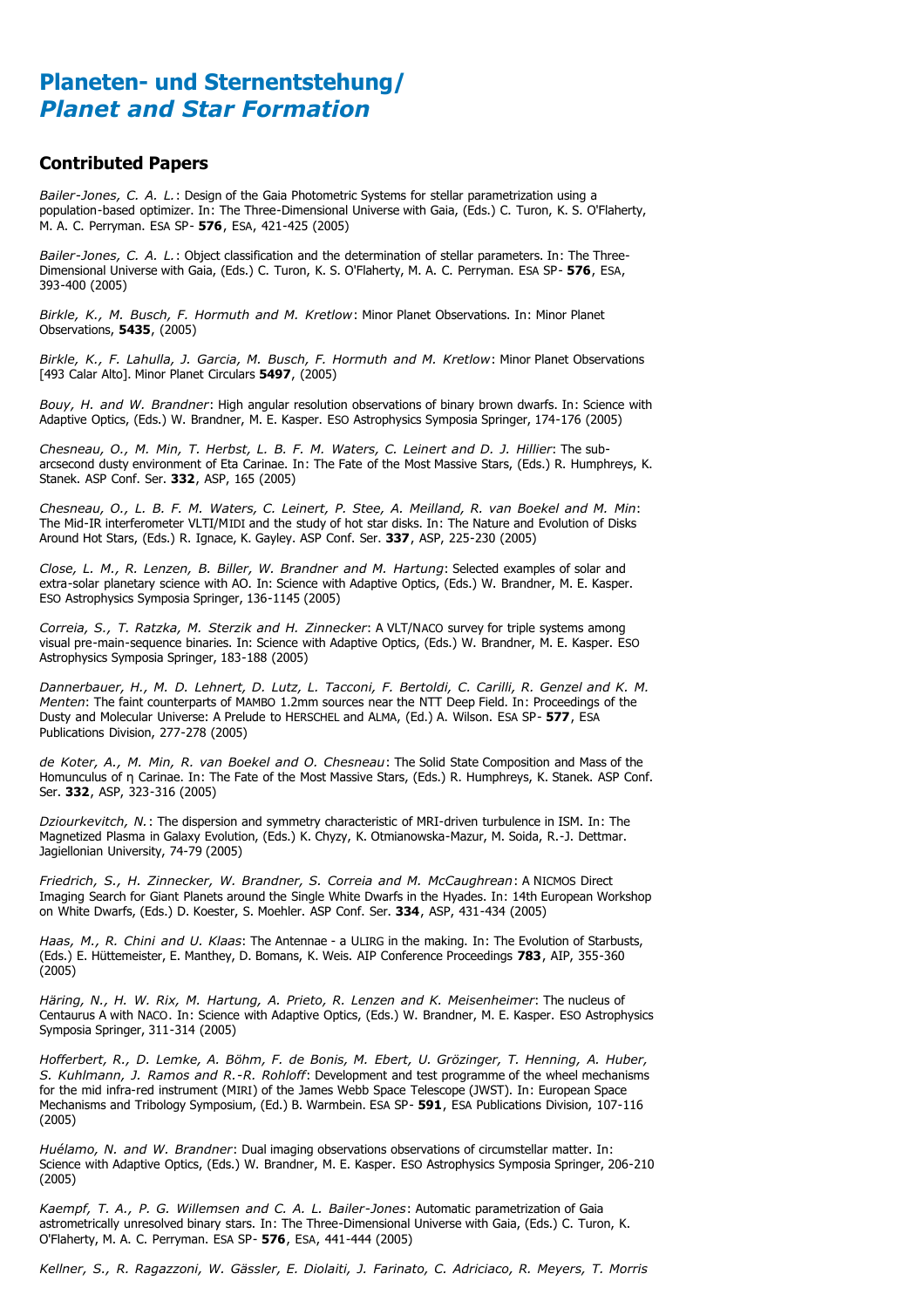*and A. Ghedina*: PIGS - a new wavefront sensor conceopt for ELTs. In: Science with Adaptive Optics, (Eds.) W. Brandner, M. E. Kasper. ESO Astrophysics Symposia Springer, 31-34 (2005)

*Köhler, R., M. Petr-Gotzens, M. J. McCaughrean, J. Bouvier, G. Duchene and A. Quirrenbach*: An adaptive optics search for binaries in the Orion nebula cluster. In: Science with Adaptive Optics, (Eds.) W. Brandner, M. E. Kasper. ESO Astrophysics Symposia Springer, 197-202 (2005)

*Launhardt, R.*: Differential astrometry and astrometric planet searches with the VLTI. Astronomische Nachrichten **326**, 563-564 (2005)

*Launhardt, R., T. Henning, D. Queloz, A. Quirrenbach, E. J. Bakker, H. Baumeister, P. Bizenberger, H. Bleuler, R. Dändliker, F. Delplancke, F. Derie, M. Fleury, A. Glindemann, D. Gillet, H. Hanenburg, W. Jaffe, J. A. de Jong, R. Köhler, C. Maire, R. J. Mathar, Y. Michellod, P. Müllhaupt, K. Murakawa, F. Pepe, R. S. Le Poole, J. Pragt, S. Reffert, L. Sache, O. Scherler, D. Ségransan, J. Setiawan, D. Sosnowska, R. N. Tubbs, L. Venema, K. Wagner, L. Weber and R. Wüthrich*: Towards high-precision ground-based astrometry: Differential delay lines for PRIMA@VLTI. In: Astrometry in the Age of the Next Generation of Large Telescopes, (Eds.) P. K. Seidelmann, A. K. B. Monet. ASP Conf. Ser. **338**, ASP, 167-175 (2005)

*Lehtinen, K., K. Mattila and D. Lemke*: A comparative study of two globules from optical to far-infrared wavelengths. In: The Dusty and Molecular Universe: A Prelude to HERSCHEL and ALMA, (Ed.) A. Wilson. ESA SP- **577**, ESA, 379-380 (2005)

*Lemke, D., U. Grözinger, R. Hofferbert, U. Klaas, A. Böhm and R.-R. Rohloff*: Lessons learnt and implemented: from ISO- to HERSCHEL- and JWST-instrumentation. In: Infrared Spaceborne Remote Sensing 2005, (Ed.) M. Strojnik. SPIE **5883**, SPIE, 1-11 (2005)

*Lenzen, R.*: NAOS-CONICA observational capabilities. In: Science with Adaptive Optics, (Eds.) W. Brandner, M. E. Kasper. ESO Astrophysics Symposia Springer, 42-45 (2005)

*Lenzen, R., L. M. Close, W. Brandner, M. Hartung and B. Biller*: NACO-SDI: A novel simultaneous differential imager for the direct imaging of giant extra-solar planets. In: Science with Adaptive Optics, (Eds.) W. Brandner, M. E. Kasper. Springer, 46-52 (2005)

*Marco, O. and A. Prieto*: Tracing the coronal line region in AGN with VLT/NACO: The very first results. In: Science with Adaptive Optics, (Eds.) W. Brandner, M. E. Kasper. ESO Astrophysics Symposia Springer, 315-320 (2005)

*Masciadri, E., R. Mundt, C. Alvarez, T. Henning, W. Brandner, D. Barrado y Navascués and R. Neuhäuser*: Hot massive planets around nearby young stars - A search with NACO at the VLT. In: Science with Adaptive Optics, (Eds.) W. Brandner, M. E. Kasper. ESO Astrophysics Symposia Springer, 146-146-151 (2005)

*Moro-Martín, A., M. R. Meyer, L. A. Hillenbrand, D. E. Backman, S. V. W. Beckwith, J. Bouwman, T. Y. Brooke, J. M. Carpenter, M. Cohen, U. Gorti, T. Henning, D. C. Hines, D. Hollenbach, J. S. Kim, J. Lunine, R. Malhotra, E. E. Mamajek, S. Metchev, P. Morris, J. Najita, D. L. Padjett, J. Rodmann, M. D. Silverstone, D. R. Soderblom, J. R. Stauffer, E. B. Stobie, S. E. Strom, D. M. Watson, S. J. Weidenschilling, S. Wolf and E. Young*: The formation and evolution of planetary systems: First results from a SPITZER legacy science program. In: The Dusty and Molecular Universe: A Prelude to HERSCHEL and ALMA, (Ed.) A. Wilson. ESA SP- **577**, ESA, 469-470 (2005)

*Moro-Martín, A., S. Wolf, R. Malhotra and G. H. Rieke*: Signatures of planets in debris disks. In: The Dusty and Molecular Universe: A Prelude to HERSCHEL and ALMA, (Ed.) A. Wilson. ESA SP- **577**, ESA, 163- 166 (2005)

*Mugrauer, M., R. Neuhäuser, E. Guenther, W. Brandner, J. Alves and M. Ammler*: Search for substellar companions using AO - First results obtained with NAOS-CONICA. In: Science with Adaptive Optics, (Eds.) W. Brandner, M. E. Kasper. ESO Astrophysics Symposia Springer, 158-160 (2005)

*Poglitsch, A., C. Waelkens, O. H. Bauer, J. Cepa, T. Henning, C. van Hoof, R. Katterloher, F. Kerschbaum, D. Lemke, E. Renotte, L. Rodriguez, P. Royer and P. Saraceno*: The Photodetector Array Camera & Spectrometer (PACS) for the HERSCHEL Space Observatory. In: The Dusty and Molecular Universe: A Prelude to HERSCHEL and ALMA, (Ed.) A. Wilson. ESA SP- **577**, ESA, 11-16 (2005)

*Puga, E., M. Feldt, C. Alvarez, T. Henning and B. Stecklum*: AO-assisted observations of ultracompact H II regions. In: Science with Adaptive Optics, (Eds.) W. Brandner, M. E. Kasper. ESO Astrophysics Symposia Springer, 236-241 (2005)

*Ratzka, T. and C. Leinert*: Interferometric observations of infrared companions with MIDI. Astronomische Nachrichten **326**, 570-571 (2005)

*Reffert, S., R. Launhardt, S. Hekker, T. Henning, D. Queloz, A. Quirrenbach, D. Ségransan and J. Setiawan*: Choosing suitable target, reference and calibration stars for the PRIMA astrometric planet search. In: Astrometry in the Age of the Next Generation of Large Telescopes, (Eds.) P. K. Seidelmann, A. K. B. Monet. ASP Conf. Ser. **338**, ASP, 81-89 (2005)

*Schartmann, M., K. Meisenheimer, M. Camenzind, S. Wolf and T. Henning*: Towards a physical model of dust tori in Active Galactic Nuclei. In: The Spectral Energy Distributions of Gas-Rich Galaxies: Confronting Models with Data, (Eds.) C. C. Popescu, R. J. Tuffs. **761**, AIP, 277-281 (2005)

*Schegerer, A., S. Wolf and T. Ratzka*: Evolution and radial distribution of dust in the inner 1-10A.U. of circumstellar disks around low-mass young stellar objects. Astronomische Nachrichten **326**, 571-572 (2005)

*Schütz, O. and M. Sterzik*: Correcting the chromatic and airmass dependent extinction for TIMMI2 spectra.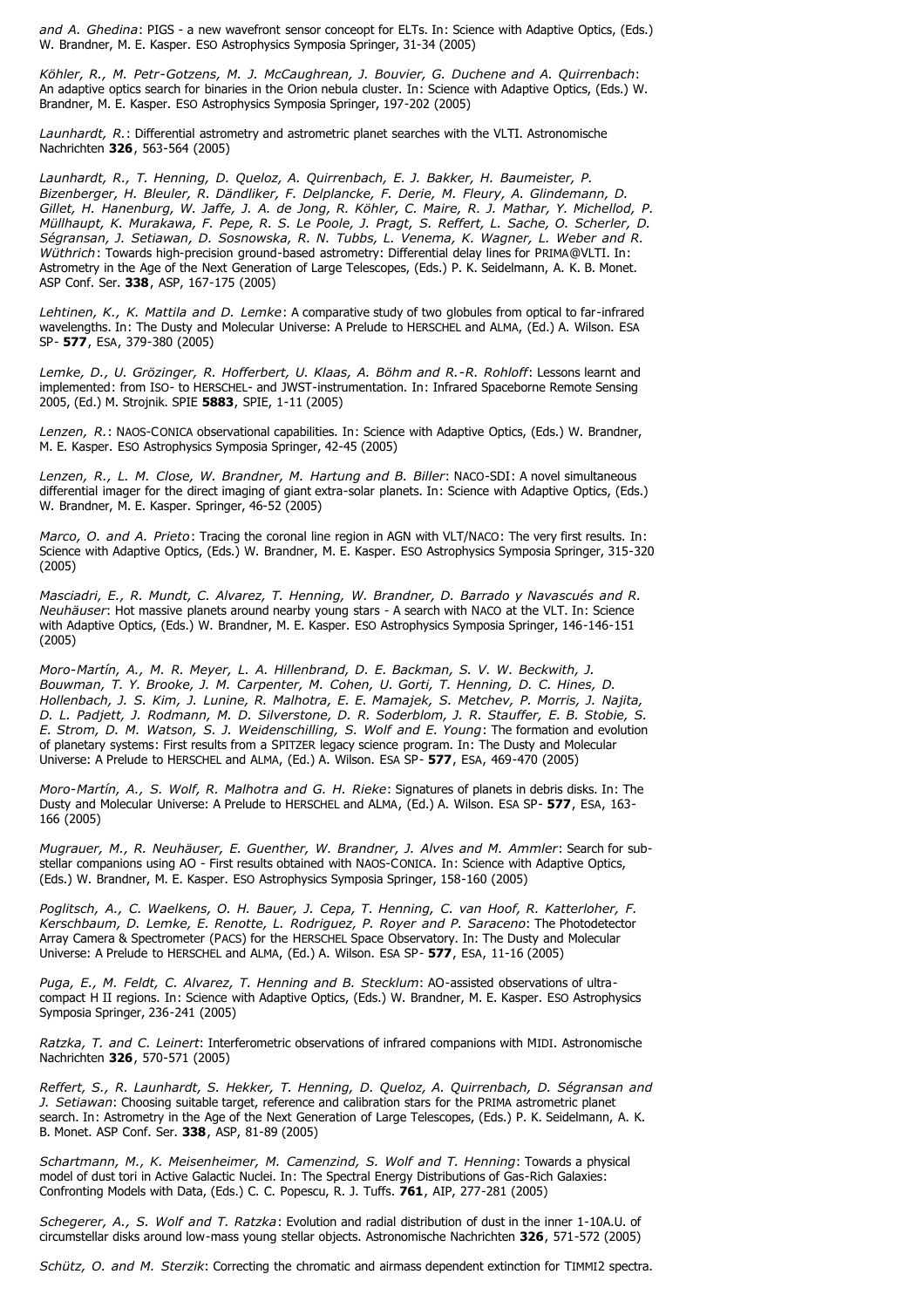In: High resolution infrared spectroscopy in astronomy, (Eds.) H. U. Kaeufl, R. Siebenmorgen, A. Moorwood. ESO Astrophysics Symposia Springer, 104-108 (2005)

*Smart, R. L., C. A. L. Bailer-Jones and H. R. A. Jones*: Parallaxes of L and T dwarfs. In: Transits of Venus: New Views of the Solar System and Galaxy, (Ed.) D. W. Kurtz. Proceedings of IAU Colloquium **196**, Cambridge Univ. Pr., 420-426 (2005)

*Stolte, A. and W. Brandner*: Resolving the arches starbust cluster in the galactic center with NAOS-CONICA. In: Science with Adaptive Optics, (Eds.) W. Brandner, M. E. Kasper. ESO Astrophysics Symposia Springer, 248-250 (2005)

*Tristram, K. R. W. and M. A. Prieto*: Point spread function analysis of the NACO instrument at the VLT. In: Science with Adaptive Optics, (Eds.) W. Brandner, M. E. Kasper. ESO Astrophysics Symposia Springer, 79- 82 (2005)

*Weghorn, H., R. Lenzen, W. Brandner and M. Hartung*: Correlation image processing of diagnostic raw data collected with NAOS-CONICA. In: Science with Adaptive Optics, (Eds.) W. Brandner, M. E. Kasper. ESO Astrophysics Symposia Springer, 83-85 (2005)

*Wehner, M. M., A.-F. Teutu-Kengne, D. Brkovic, T. Henning, D. Klee, R. Poprawe and G. Jakse*: Microsurgical anastomosis of sperm duct by laser tissue soldering. In: Photonic Therapeutics and Diagnostics, (Eds.) L. Bartels, L. Bass, W. de Riese, K. Gregory, H. Hirschberg, A. Katzir, N. Kollias, S. Madsen, M. R., K. McNally-Heintzelman, L. Tate, T. E., B. Jet-Fei Wong. SPIE **5686**, SPIE, 226-233 (2005)

*Weiß, A., S. Hippler and M. Feldt*: Wide-field post-processing of adaptive optics images. In: Science with Adaptive Optics, (Eds.) W. Brandner, M. E. Kasper. ESO Astrophysics Symposia Springer, 87-93 (2005)

*Willemsen, P. G., T. A. Kaempf, C. A. L. Bailer-Jones and K. S. de Boer*: Automated Identification of Unresolved Binaries using Medium Band Photometry. In: The Three-Dimensional Universe with Gaia, (Eds.) C. Turon, K. O'Flaherty, M. A. C. Perryman. ESA SP- **576**, ESA, 479? (2005)

*Wolf, S. and G. D'Angelo*: Searching for giant planets in young circumstellar disks. In: The Dusty and Molecular Universe: A Prelude to Herschel and ALMA, (Ed.) A. Wilson. ESA SP- **577**, ESA, 167-170 (2005)

*Wolf, S. and H. Klahr*: Observing early stages of planet formation with ALMA: large-scale vortices in protoplanetary disks. In: The Dusty and Molecular Universe: A Prelude to HERSCHEL and ALMA, (Ed.) A. Wilson. ESA SP- **577**, ESA, 473-474 (2005)

Verantwortlich / *Responsible*: Axel M. Quetz Letzte Änderung / *Last updated:* 24. März 2006